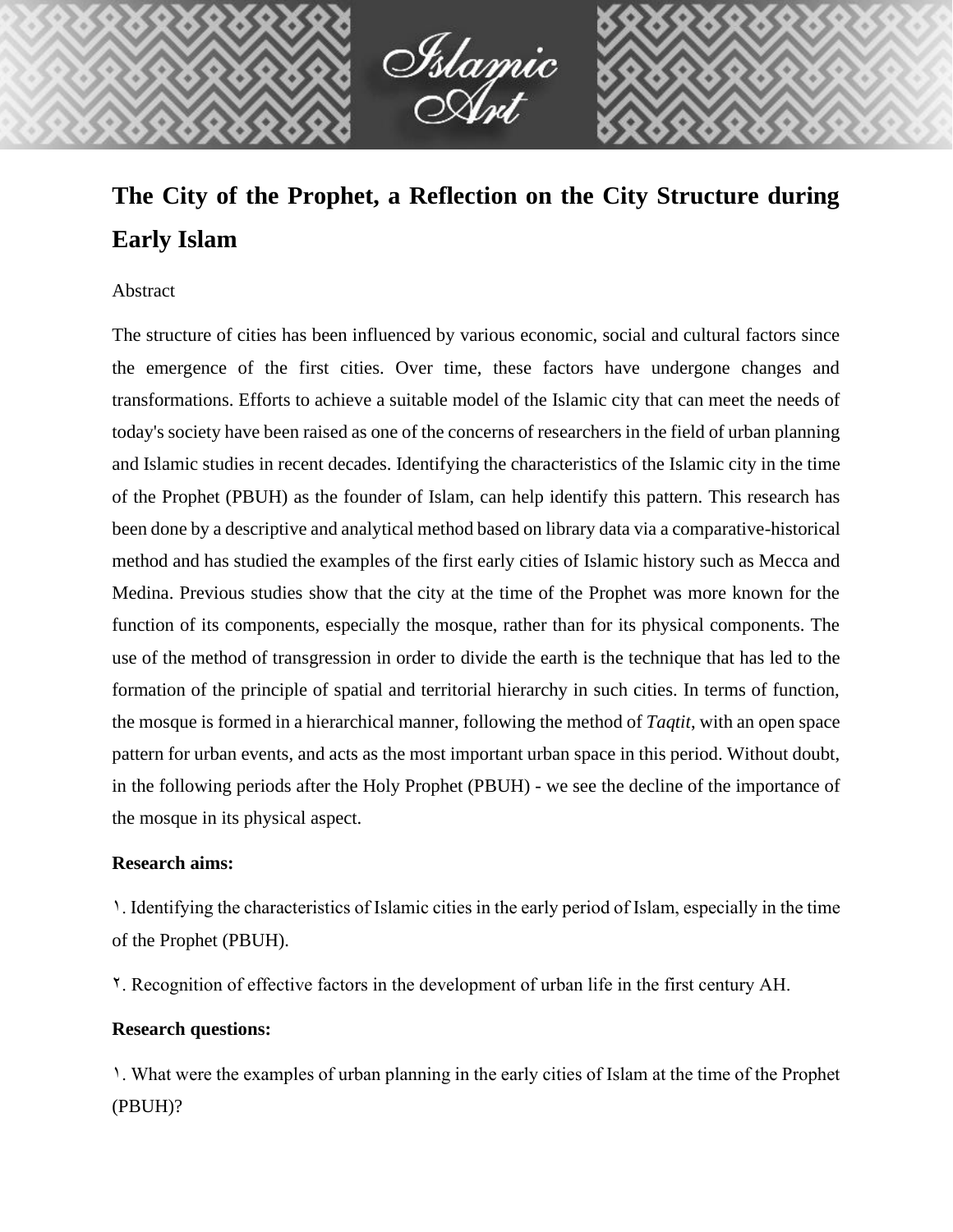2. How did the religion of Islam affect the structure of the city during the time of the Prophet (PBUH)?

**Keywords:** Urban planning during the period of the Prophet (PBUH), the method of transgression, Islamic city.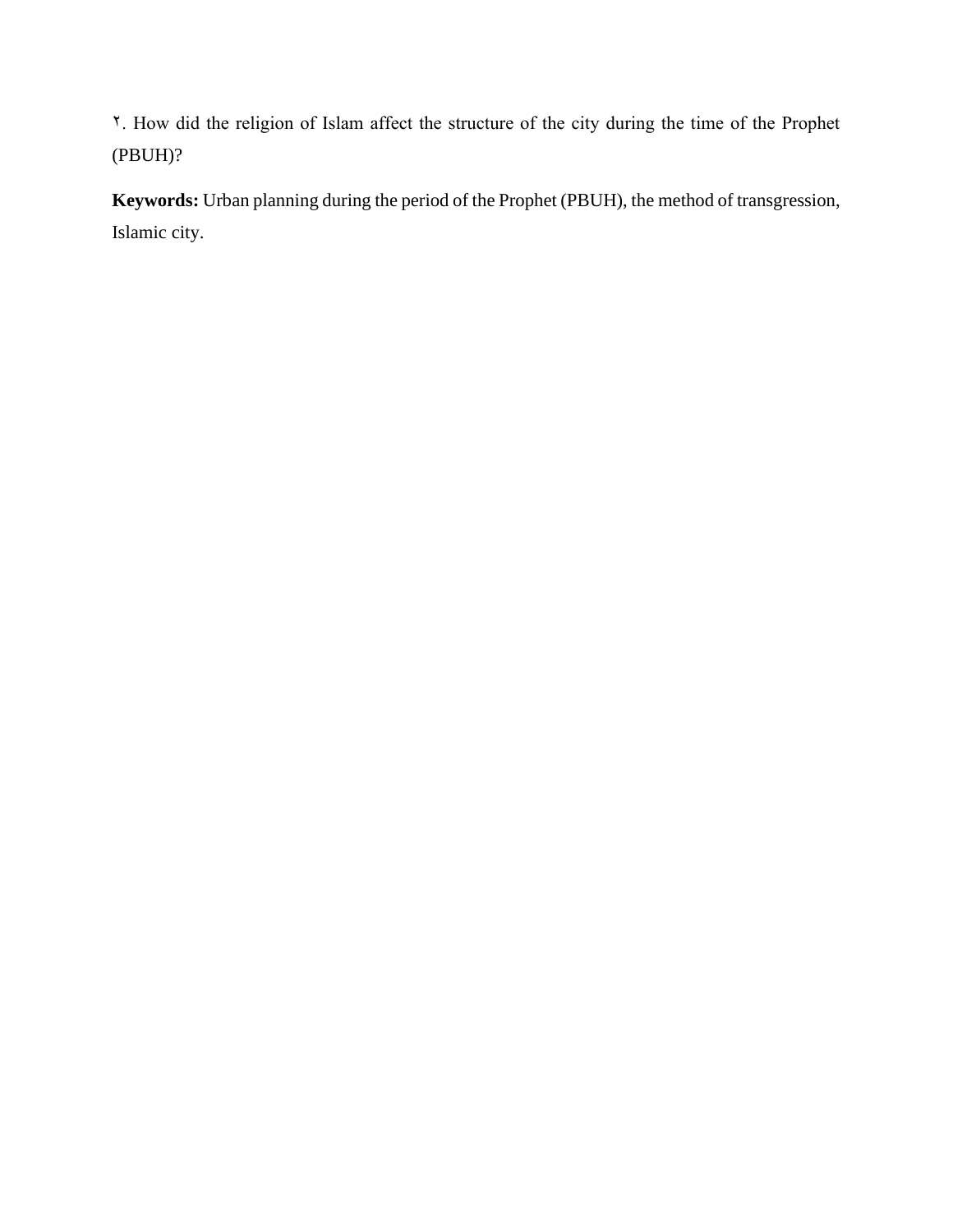### **Introduction**

City and urban planning is one of the categories that has always maintained its novelty as a subject of study. It is of significant as it is closely related to various political, economic, social and cultural factors. Urban planning in the Islamic world has also had its own ups and downs. So far, many studies have been composed in relation to the characteristics of Islamic cities each studying the subject from a different perspective. What is certain is that in relation to the structure of the city in general and the characteristics of urban planning in this period, there are few examples in Persianlanguage studies that analyze the issue comprehensively leading to the formation of a pattern in the structure of Islamic Iran. Cities are a symbol of the people they live in, in addition, examining the characteristics of each period of urbanization helps to understand the ideology and beliefs of its inhabitants. Therefore, the study of the characteristics of the Islamic city also depends on the knowledge of the ideology that governs it and cannot be summarized as physical or geographical characteristics. The study of such cities should begin with the first examples; Because in the first years of the emergence of Islam, the Prophet (PBUH) has taken the most significant and purest measures in relation to the promotion and spread of this religion and these measures have had the first effects on the cities of early Islam.

Research on the relationship with the Islamic city in the early period leads to several categories of studies. Some of them have examined the characteristics of each city including the history, structure and components of each city with no comparison or analysis. From this group, we can refer to the studies of Seyyed Baqer Najafi  $(19\lambda^{\circ})$  in the book "Medinology of Medinology", which deals with the various components of the city of Medina and Islam influenced the structure of this city. The article by Mohammadpour and Jan Ahmadi  $(1 \cdot 1)$  entitled "Factors Affecting the Expansion of Fustat to the Establishment of Cairo" also explains the reasons for the formation of Fustat and how it cultivated and developed; this article, despite clearly illustrating the city of Fustat, cannot generally represent the characteristics of other early cities. In the second group, the characteristics of the Islamic city are given, regardless of the corresponding historical periods. One of the studies in this category is the article of Azarniusheh  $(7 \cdot 17)$  which, despite dealing with the formation of Islamic cities, did not refer to the cities that the Prophet (PBUH) directly influenced, as it refers to the causes and how cities originated. Farahani and Rafieian  $(1, 1)$  carried out a research with an analytical-historical method and traced the roots of the formation of urban open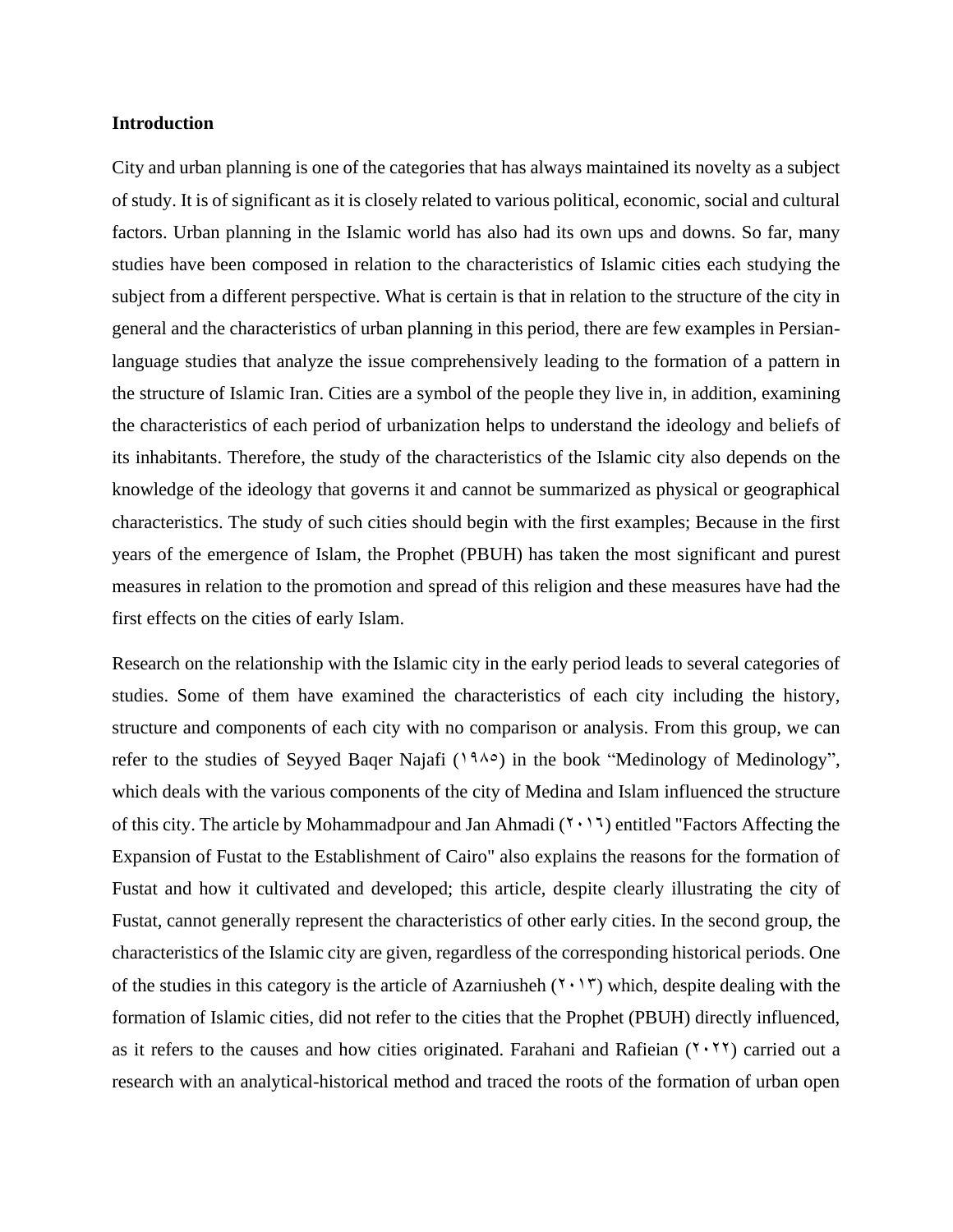spaces, geometry and large-scale in the history of Iranian-Islamic cities; however, it only studied Iranian cities. In the third group, the principles of formation of the Islamic city are not based on historical examples; rather, it is introduced based on religious combinations, hadiths and narrations. For example, in the study by Sajjadzadeh and Mousavi  $(1 \cdot 1)$  the essential and existential dimensions of the Islamic city based on verses and hadiths is studied and less attention to historical evidence and documents is seen; despite the fact the mentioned study is valuable as it provides physical examples for each of the dimensions; nevertheless, the effect of historical periods on how these principles are applied is unclear. Karami  $(1 \cdot 1)$  in the article of the Sharia of the Islamic city, regardless of considering specific periods, has examined the characteristics of the Islamic city through the lens of the principles and components of the Sharia of the Islamic city and from the perspective of a monotheistic worldview. Studies show that, despite being aware of the importance of the role of the Prophet (PBUH) in shaping Islam and the Islamic city, this subject has not been addressed directly and can be done by relying on face studies and looking at historical and specific to the period of the Prophet (PBUH) by examining the characteristics of Islamic cities.

This article attempts to provide examples of urban planning in early Islamic period and how Islam affected the structure of the city during the lifetime of the holy Prophet by examining the characteristics of the early cities of Islam. Consequently, the cities that were directly influenced by the Prophet (PBUH) have been studied as case studies in order to achieve the characteristics of the city of the Prophet (PBUH). With these explanations, the city of Mecca has been studied as the first city and the place of emergence of Islam; however, due to the short presence of the Prophet (PBUH) in this city, it is less possible to find manifestations of his actions in this city. The city of Medina, due to the direct influence of the Prophet (PBUH) on the formation of the Islamic government is considered as the main manifestation of urban planning during the lifetime of the Prophet (PBUH) and the characteristics of urban structure and elements can be effortlessly studied. Therefore, most of this article is dedicated to this city. Other cities, such as Kufa, Basra, and Fustat, have also been studied since they were among the first Muslim cities outside the Arabian Peninsula and were more influenced by the Prophet's actions during his lifetime. This study aims to identify the characteristics of the Islamic city to study these characteristics in the first cities of the Islamic world with emphasis on the cities that the Prophet had special impact on. The present study is of developmental type and is a subset of qualitative paradigm. The reasoning of research is the logic of inquiry. This study is carried out in the field of qualitative studies and with the strategy of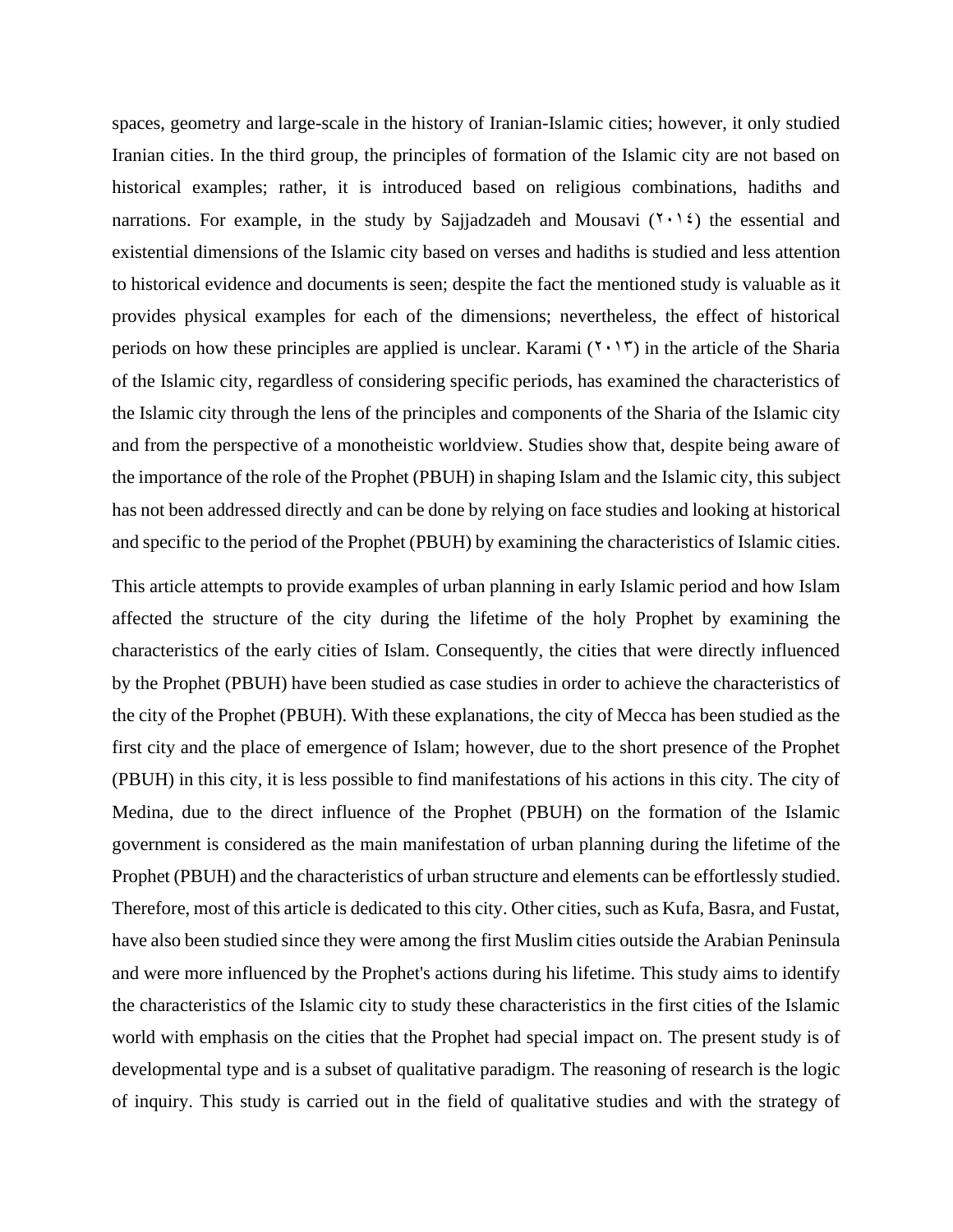discourse analysis and attempts to describe and understand the relationships and structures in the early Islamic cities and to understand how the actions of the Prophet (PBUH) affected the shape of the city. The methods of collecting information in this research are the study of documents, books and articles in the manner of library studies.

#### **Conclusion**

Understanding the characteristics of the Islamic city and achieving a model for its republishing requires rooting the issue theoretically and historically. Cities that were founded by the Prophet (PBUH) as the first Islamic cities can be a decent model for study and research since the basic principles of Islam have been observed in these cities without any changes or distortions. This study attempted to achieve these features by examining historical texts related to the characteristics of the first cities of Islam during the time of the Prophet (PBUH) and a few years after his passing. However, due to the scarcity of historical sources, there has been a limitation of information and the summaries have been made with these restrictions in mind. The use of the method of transgression in the division of spaces has led to the formation of hidden order in Islamic cities, which is in line with the functional levels and the principle of territory in the urban planning and design literature. This principle has led to the formation of a functional and physical hierarchy of the city. In different levels from the city to the neighborhood and even a residential alley, the method of physical and functional confrontation and even public participation in space management has been different. In addition, the results of these studies show that in the eyes of the Prophet, the city is something beyond its body and the people living in the city are more central in shaping the city. This issue is even evident in the mosque as the first and most important basis of Islam in all the mentioned cities. As studies show, the mosque does not have a prominent body and building, and most of the intention of the mosque is to achieve a space for the presence of Muslims and to hold religious and political ceremonies. In fact, the mosque has played the role of urban space and all the expectations and potentials of an urban space have been met in the form and functions of this space. Also, people's participation in decision-making, whether in choosing the location of the mosque or in political decisions and even in the implementation of decisions, is observed in all cities, and this makes it easy to control and manage the space at different levels. As a result, what can be concluded in general is the existence of order in the absence of regular checkered cities. The Islamic city cannot be identified by searching for its appearance and the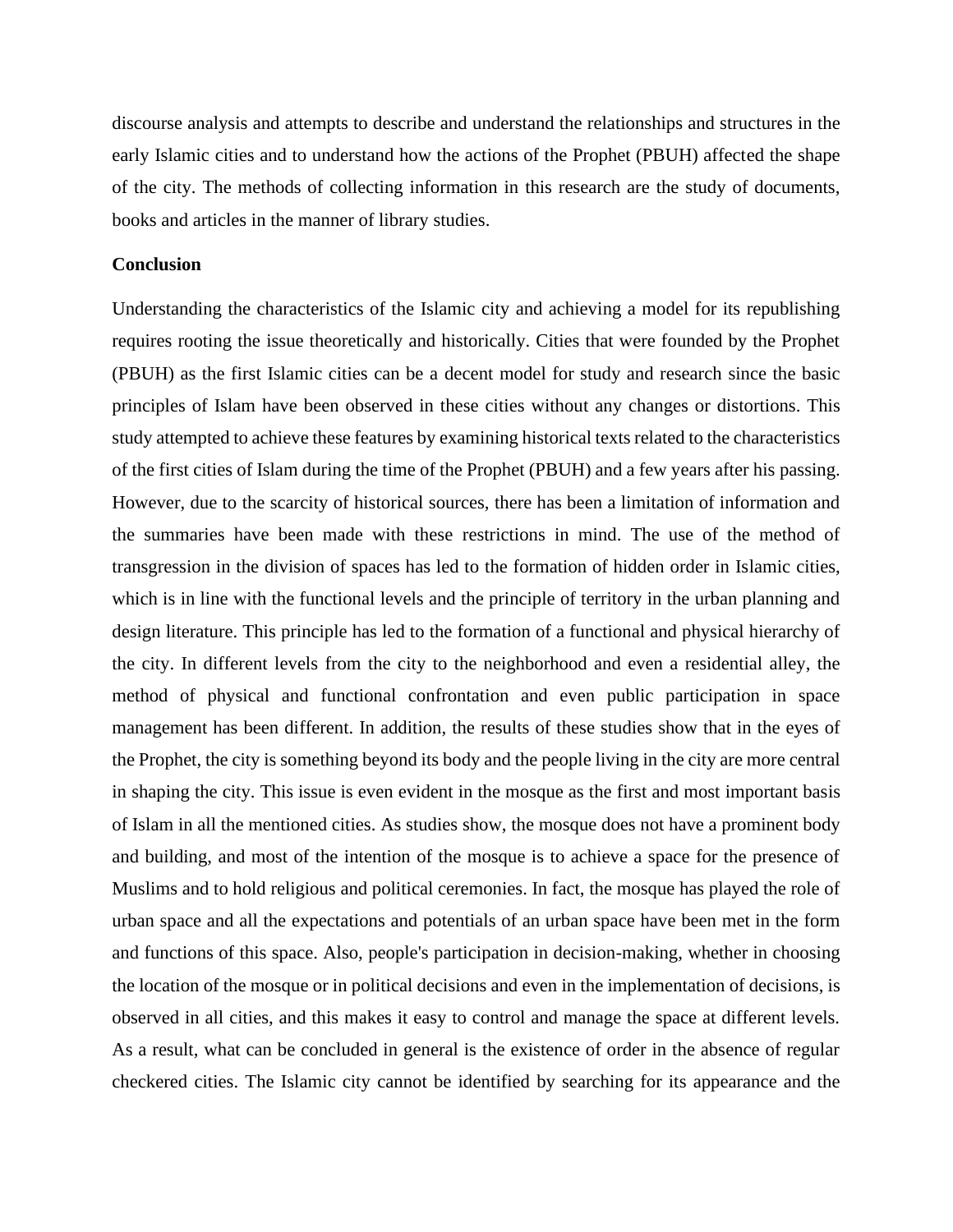efforts of the Prophet (PBUH) to achieve and establish the Islamic city is more focused on the structural and semantic features of the city than all citizens and users.

## **References**

Abdul Karimi, Shahin.  $(7 \cdot 17)$ . Visual elements of the life events of the Prophet of Islam (PBUH) in the comprehensive drawings of histories. Islamic Art,  $17 (70)$ ,  $79-07$ . [in Persian].

Akbar, Jamel. "Khatta and the Territorial Structure of Early Muslim Towns," Muqarnas,  $\gamma$ ,  $\gamma$ ,  $\gamma$ ,  $199.$ 

Azar, Niusheh.  $(1 \cdot 1)$ . Urban planning movement in the first centuries of the Islamic Caliphate. History of Islamic Culture and Civilization,  $\mathfrak{c}(\mathfrak{1})$ ,  $\mathfrak{1}\mathfrak{r}\mathfrak{-1}\mathfrak{r}\mathfrak{c}$ . [in Persian].

Erfani, Javad, Navidpour, Mohammad Reza  $(1 \cdot \cdot \cdot)$  'A Reflection on the Concept of the Islamic City in the Newly Founded Cities of the Early Centuries of Islam', Haft Shahr, Nos.  $\gamma \circ$  and  $\gamma \gamma$ , 72-91. [in Persian].

Farahani, Maryam, Rafieian, Mojtaba.  $(7 \cdot 7)$ . Ilkhani urban planning; "Manifestation" of the first large-scale geometric public spaces in Iranian-Islamic cities. Islamic Art,  $\lambda(\xi)$ , -. doi:  $\lambda$ ,  $\lambda$ r $\lambda$ r $\xi$  $/$  ias.<sup>2</sup>  $\cdot$ <sup>2</sup>1.1717<sup>o</sup>[in Persian].

Farjam, R., and Soleimani Moghadam, H., and Chavoshi, A.  $(1 \cdot 1)$ . The social concept of the city from the perspective of Islamic texts and teachings. Regional Planning,  $\gamma(\gamma)$ ,  $\gamma \gamma$ - $\zeta \cdot$ . [in Persian].

Great Islamic Encyclopedia Center (1988), Great Islamic Encyclopedia, Tehran. [in Persian].

Habibi, Mohsen  $(1 \cdot \cdot \cdot)$  From City to City, Tehran, University of Tehran Press. [in Persian].

Hakim, Basim Salim  $(2 \cdot \cdot \cdot)$  Islamic Arab cities, principles of urban planning and construction, translated by Mohammad Hossein Malek Ahmadi and Aref Aghvami Moghadam, Tehran, Ministry of Culture and Islamic Guidance. [in Persian].

Hakim, Basim Salim  $(7 \cdot \cdot \cdot)$  The role of custom in the formation of the Islamic city, the history of urbanization in Islam, Volume <sup>Y</sup>, translated by Mehdi Afshar, Tehran, Cultural Research Center. [in Persian].

Hojjati, Seyyed Mohammad Baqir, The Prophetic Mosque in the Passage of History (1994) Miqat Hajj Magazine, No.  $\sqrt{9}$  (19 pages - from 119 to 157). [in Persian].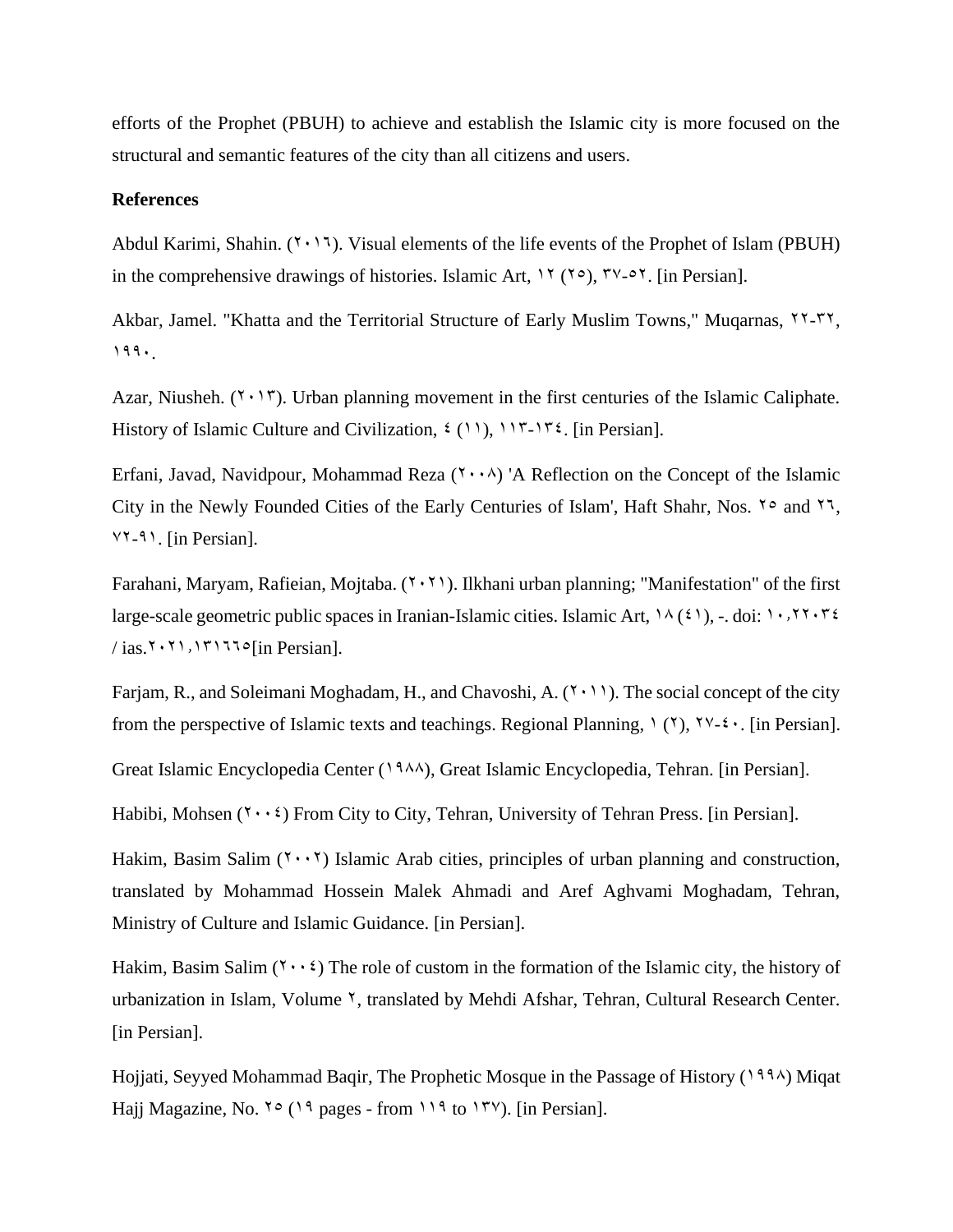Ismaili, Mehran  $(Y \cdot \wedge Y)$  Yathrib / Medina village in the time of the Prophet based on the evidence of the first centuries AH, Islamic history and civilization, fourteenth year, twenty-seventh issue, pp.  $\mathsf{r}$ -19. [in Persian].

Jan Ahmadi Fatemeh, Mohammadpour Mohammad,  $(2 \cdot 1)$  Factors Affecting the Urban Development of Fustat until the Establishment of Cairo, Journal of the History of Islamic Civilization, Forty-Ninth Year, No. 2, Fall and Winter, pp. [in Persian].

Jafari, Yaqub (1993) Letters of the city of Mecca, Miqat al-Hajj scientific-promotional quarterly, Volume 1, Number  $\zeta$ , pp.  $\zeta \cdot 2.5$ . [in Persian].

Jafarian, Rasoul  $(1 \cdot \cdot \circ)$  Islamic Works of Mecca and Medina, Tehran, Moasher Publications. [in Persian].

Ja'it, Hisham (1997) Kufa The Origin of the Islamic City, translated by Abul Hassan Sarvoghadmoghaddam, Mashhad, Astan Quds Razavi. [in Persian].

Karami Islam ( $\gamma$ ,  $\gamma$ ). Sharia - Islamic city. Culture of Islamic architecture and urban planning;  $\gamma$ (1):  $\sqrt{0.26}$  {[in Persian].

Kubiak, Wladyslaw. Al-Fustat, Its Foundation and Early Urban Development. Cairo: American University Press,  $0^{\circ}$ A-Yo, 1987.

Majlisi, Mohammad Baqir (1508 AH) Bihar Al-Anwar, third edition, vol.  $79$ , Beirut, Al-Wafa Institute. [in Persian].

Najafi, M. (1986) "Medology", Musharraf, Mashhad. [In Persian].

Naseri, F, Shahbazi, M, Sabouti, H.  $(7.7)$ . "Reconstruction of Zanjan neighborhoods in accordance with the characteristics of the Iranian-Islamic city (case study of Hosseinieh and Nayeb Agha neighborhoods)", Islamic Art,  $\forall$  ( $\leftrightarrow$ ) [In Persian].

Osman, M. (1997)." Islamic Medina; Translated by Ali Cheraghi", Amirkabir, Tehran, Iran. [In Persian].

Preziosi, D. (1991). "The Mechanisms of Urban Meaning," in Bierman, Abou-El-Haj, and Preziosi, Eds. The Ottoman city and its parts: urban structure and social order.